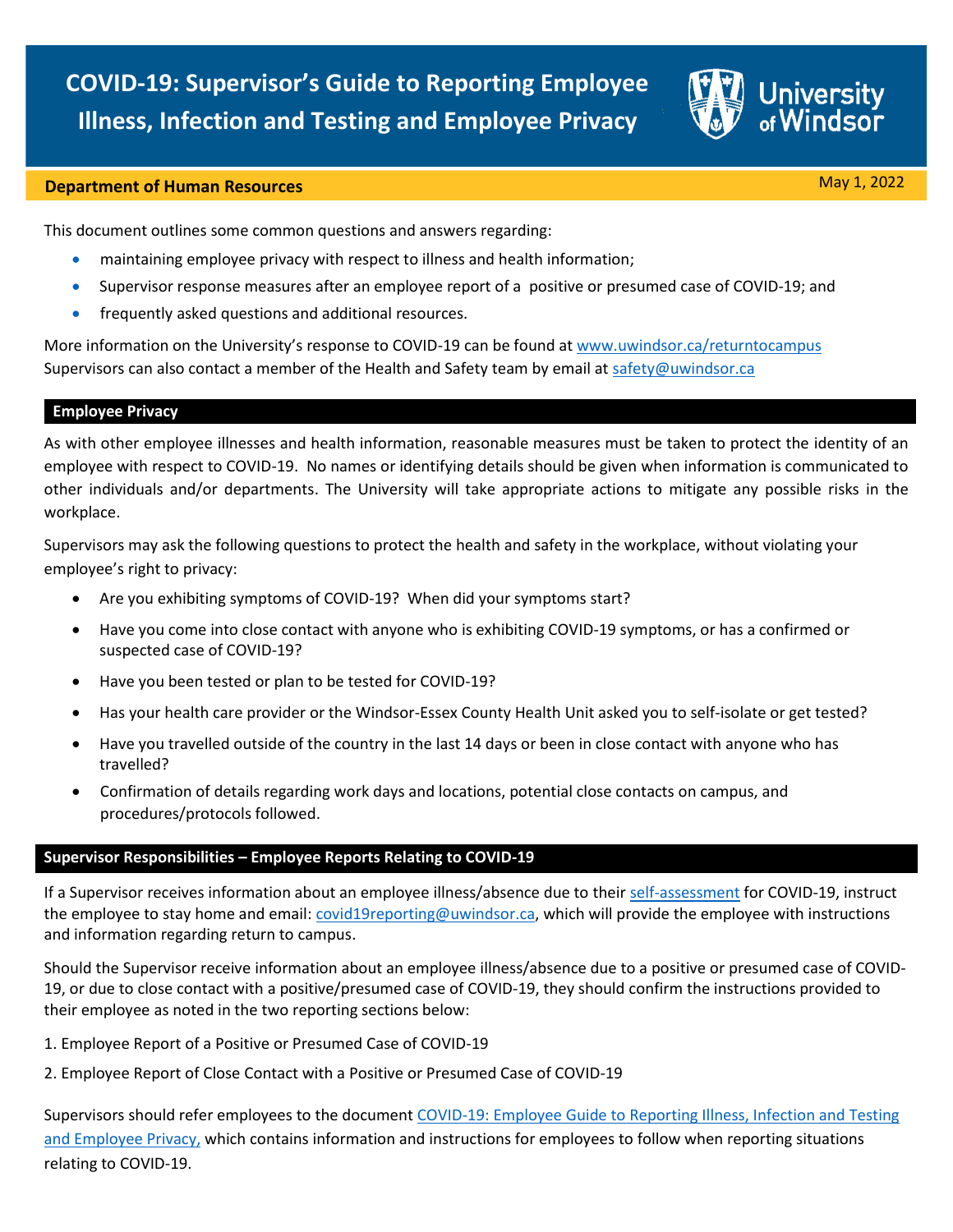## **1. Supervisor Responsibilities – Employee Report of a Positive or Presumed Case of COVID-19**

If an employee reports they are exhibiting symptoms of COVID-19, or has received a positive result for COVID-19 on a PCR or rapid antigen test, the Supervisor must advise the employee to:

- Stay home and self-isolate, do not come to campus;
- Report their illness by emailing the following address: [covid19reporting@uwindsor.ca,](mailto:covid19reporting@uwindsor.ca) which will provide the employee with instructions and information regarding return to campus;
- Contact their health care provider, Telehealth, or public health authority for additional health information; and
- Follow the directions regarding return to campus as outlined in the instruction email.

If an employee reports the onset of symptoms of COVID-19 while at work:

- Immediately separate the employee from others and safely isolate them outside if possible, in a separate area away from others. Ensure social distancing measures (2 m distance) and masking are maintained during this process;
- Instruct the employee to avoid touching anything, take extra care to contain coughs and sneezes, and return home immediately to undergo a self isolation period;
- If the employee does not have their own transportation, or is unfit/unable to drive home safely, assist with arrangements for the employee to be safely transferred home without using public transit, if possible; and
- Follow the reporting procedure noted above.

Supervisors shall:

- Take reasonable measures to protect the identity of the employee who is self-isolating;
- Consult with Health and Safety, to address any questions or concerns; and
- Provide additional information as requested by Health and Safety.

**Note:** If it is reported or it is expected that an employee's COVID-19 infection occurred at the workplace or in the course of employment, an Accident/Incident Report must be completed by the Supervisor and employee as best possible. The Accident/Incident Report can be accessed at [www.uwindsor.ca/safety/report-an-accident](http://www.uwindsor.ca/safety/report-an-accident)

# **2. Supervisor Responsibilities – Employee Report of Close Contact with a Positive or Presumed Case of COVID-19**

If an employee reports someone living in the same household has tested positive for COVID-19, or has symptoms of COVID-19, Supervisors should advise the employee to:

- Stay home and self-isolate, do not come to campus;
- Report their **close contact** by emailing the following address[: covid19reporting@uwindsor.ca,](mailto:covid19reporting@uwindsor.ca) which will provide the employee with instructions and information regarding return to campus;

## *Close contact means:*

- *being less than two metres apart for at least a cumulative duration of 15 minutes in a 24-hour period, within the 48-hour period before symptoms began, or, if no symptoms, the date of the positive test; or,*
- *living in the same home.*

*\* This definition does not apply to those who wear prescribed Personal Protective Equipment.*

• Follow the directions regarding return to campus as outlined in the instruction email.

Supervisors shall:

- Take reasonable measures to protect the identity of the employee who is self-isolating;
- Consult with Health and Safety, to address any questions or concerns; and
- Provide additional information as requested by Health and Safety.